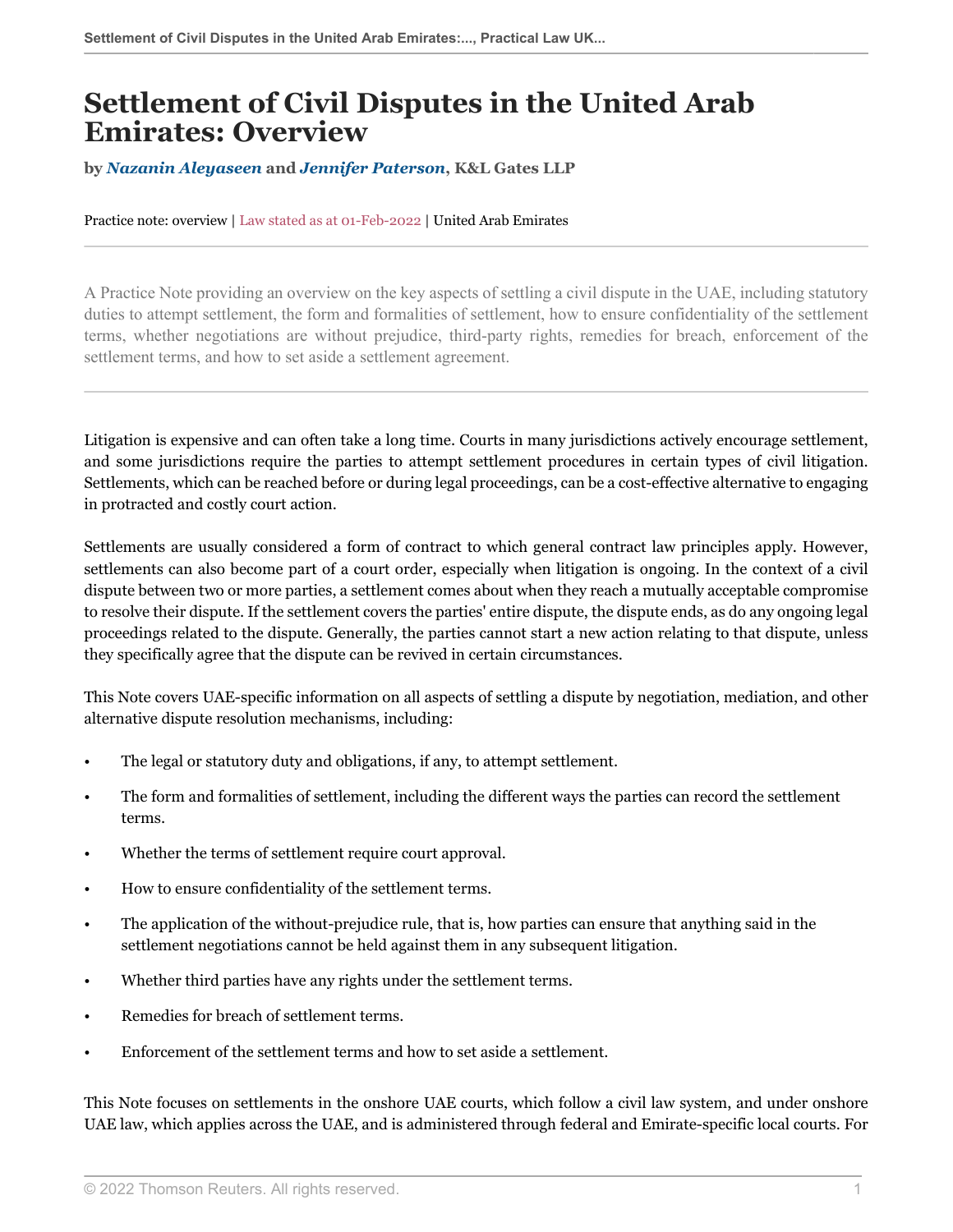information on settlement in the Dubai International Financial Centre (DIFC) courts, see *[Practice Note, Settlement](http://uk.practicallaw.thomsonreuters.com/w-033-7818?originationContext=document&vr=3.0&rs=PLUK1.0&transitionType=DocumentItem&contextData=(sc.Default)) [of civil disputes in the DIFC: Overview](http://uk.practicallaw.thomsonreuters.com/w-033-7818?originationContext=document&vr=3.0&rs=PLUK1.0&transitionType=DocumentItem&contextData=(sc.Default))*.

For information on settlement in a cross-border context, see *[Practice Note, Settlements in cross-border disputes:](http://uk.practicallaw.thomsonreuters.com/w-005-0922?originationContext=document&vr=3.0&rs=PLUK1.0&transitionType=DocumentItem&contextData=(sc.Default)) [overview](http://uk.practicallaw.thomsonreuters.com/w-005-0922?originationContext=document&vr=3.0&rs=PLUK1.0&transitionType=DocumentItem&contextData=(sc.Default))*.

#### **Statutory Obligations to Attempt Settlement**

Civil litigation in the onshore UAE courts is subject to Federal Law No. (11) of 1992 on Civil Procedural Law, as amended (Civil Procedure Code). There is no general requirement in the Civil Procedure Code that parties attempt to settle a dispute before commencing court proceedings. However:

- In Dubai, certain disputes, such as those concerning the division of common property or relating to claims where the principal debt in dispute does not exceed AED100,000, must be referred to the Dubai Centre for Settlement of Amicable Dispute (Centre) before parties can file proceedings before the Dubai courts.
- Within the federal courts, including the Abu Dhabi courts, parties involved in certain commercial and labour disputes can submit a request to the Reconciliation and Settlement Committee for a settlement hearing before referring the dispute to the judiciary.
- In respect of labour disputes, before either party can file a claim to the onshore UAE courts, a complaint must be lodged with the Ministry of Labour, which will then require the parties to meet and try to amicably resolve the dispute. If the dispute is not settled, the matter is referred to court. Similar processes are adopted by some of the free-zone authorities. Even after the matter has been referred to court, judges have discretion to order further conciliation attempts. However, as there is limited scope for the successful party to recover costs from the losing party, the onshore UAE courts cannot meaningfully penalise a party who refuses to engage in the conciliation process.

## <span id="page-1-0"></span>**Form of Settlement**

There are no requirements to use a particular form when settling proceedings pending before the onshore UAE courts.

Settlements are usually recorded in a formal written settlement agreement, rather than by a deed (which is not recognised as a distinct form of legal document under UAE law).

A settlement will be considered valid and binding if all of the conditions for entering into a contract under UAE law have been satisfied. The general rule is that contracts are created by the exchange of mutual intentions, that is, "the coming together of an offer made by one of the contracting parties with the acceptance of the other …" (*Article 125, Federal Law No.* (5) of 1985 on the Civil Transactions Law of the United Arab Emirates (Civil Code)). An expression of intent can be made orally or in writing, or by acts demonstrating mutual intent (*Article 132, Civil Code*). As such, settlements agreed verbally or through e-mails or letters exchanged between the parties may be considered legally binding provided there is evidence of a mutual intention to resolve the dispute.

Once the parties have concluded the settlement and would like the terms recorded, the parties must file the settlement agreement with the court at the next hearing date. The onshore UAE courts will then issue a judgment which states that the matter has been settled and the judgment will reference the settlement agreement.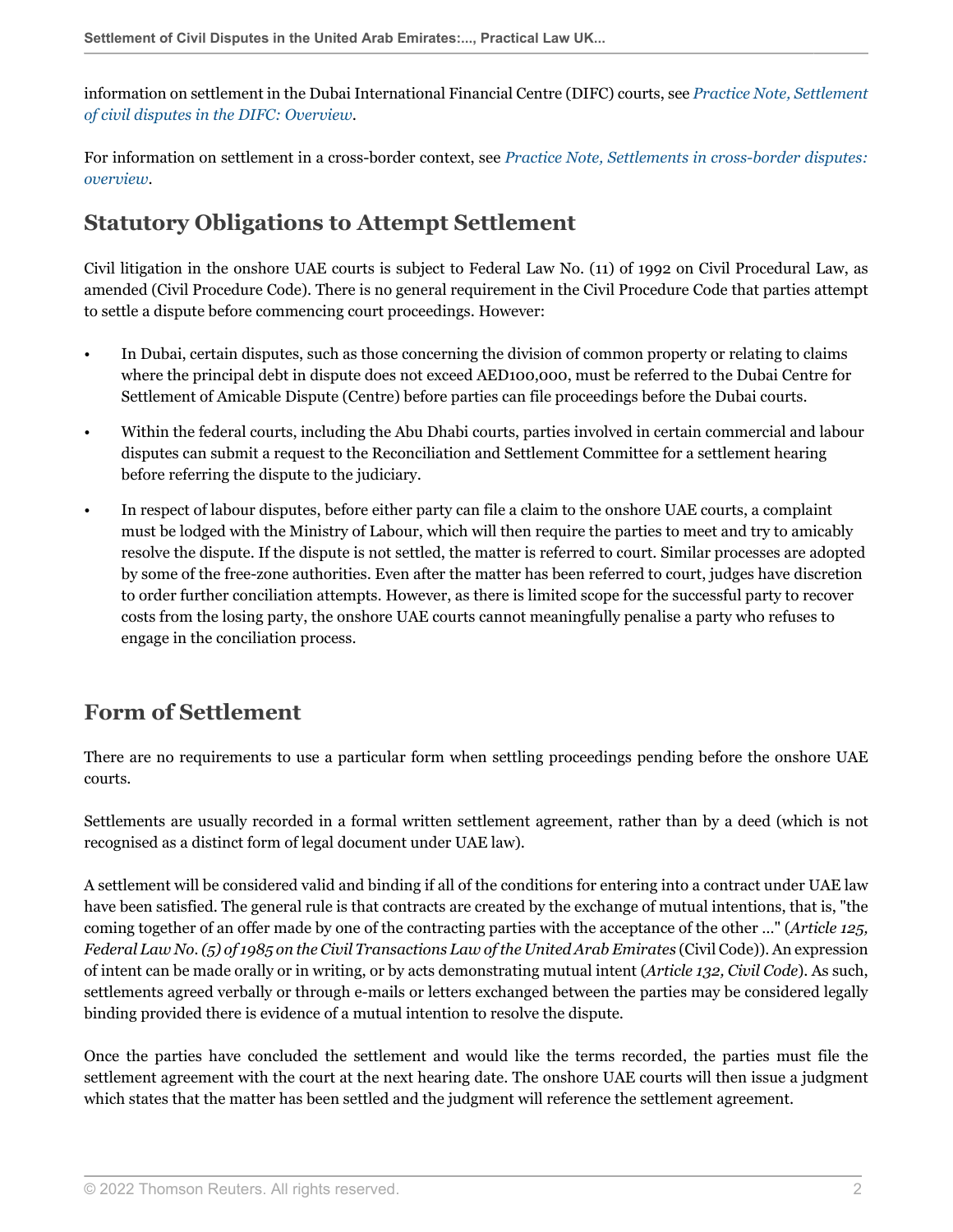### **Formalities**

There are no formal requirements under UAE law for executing a valid settlement, provided that the general requirements for entering into a binding agreement have been satisfied (see *[Form of Settlement](#page-1-0)*).

However, the parties may choose to execute their settlement agreement before a notary public. As the notary public will confirm the identity of the signatories and witness the signatures, there is less scope for one party to subsequently challenge the validity of the agreement. If the parties elect to execute a formal written settlement agreement, there is no restriction on the use of counterparts under UAE law.

#### **Terms of Settlement Subject to Court Ratification**

The terms of settlement of a civil or commercial dispute do not need approval by the UAE courts and there is no requirement to file the settlement agreement with the court.

The parties can elect to file the settlement agreement with the court. As explained above, once the settlement agreement has been filed, the UAE courts will record the settlement agreement in the final judgment. Alternatively, the parties can keep the terms of the settlement confidential and the claimant can simply advise the court that it wishes to withdraw and discontinue its claim.

## <span id="page-2-0"></span>**Confidentiality**

Settlements are not automatically considered confidential under UAE law. However, communication marked as confidential cannot be disclosed without consent. Contracting parties are also free to include express provisions regarding the confidentiality of any settlement within the terms of their settlement agreement.

Unless a specific order is made by the issuing court, court orders issued by the UAE courts are not considered to be confidential.

A provision in the form set out in *[Standard Document, Settlement agreement \(civil litigation\): Cross-border: clause](http://uk.practicallaw.thomsonreuters.com/w-005-4067?originationContext=document&vr=3.0&rs=PLUK1.0&transitionType=DocumentItem&contextData=(sc.Default)#co_anchor_a587429) [13](http://uk.practicallaw.thomsonreuters.com/w-005-4067?originationContext=document&vr=3.0&rs=PLUK1.0&transitionType=DocumentItem&contextData=(sc.Default)#co_anchor_a587429)* is suitable for use in agreements governed by UAE law.

#### **Powers of the Parties to Compromise**

Under UAE law, a person does not have legal capacity if the person is under 18 years old or is mentally ill. As a result, such individuals cannot lawfully compromise their disputes.

A person who signs a settlement agreement on behalf of a company should be duly authorised by the company to do so. However, the UAE courts have held that, if a specific company's name is listed in the preamble or introduction of a contract and the contract was signed by another person at the foot of the page, there is a presumption that the signatory has signed the contract in the name of and on behalf of the company (*Case No. 547/2014 (Dubai Court of Cassation) The Palm - Jebel Ali Company LLC v Alan Stinnett*). Therefore, despite the absence of any express authority, the company may still be bound by the terms of that contract.

Legal advisers or representatives should seek express instructions from their client before settling a dispute on their behalf.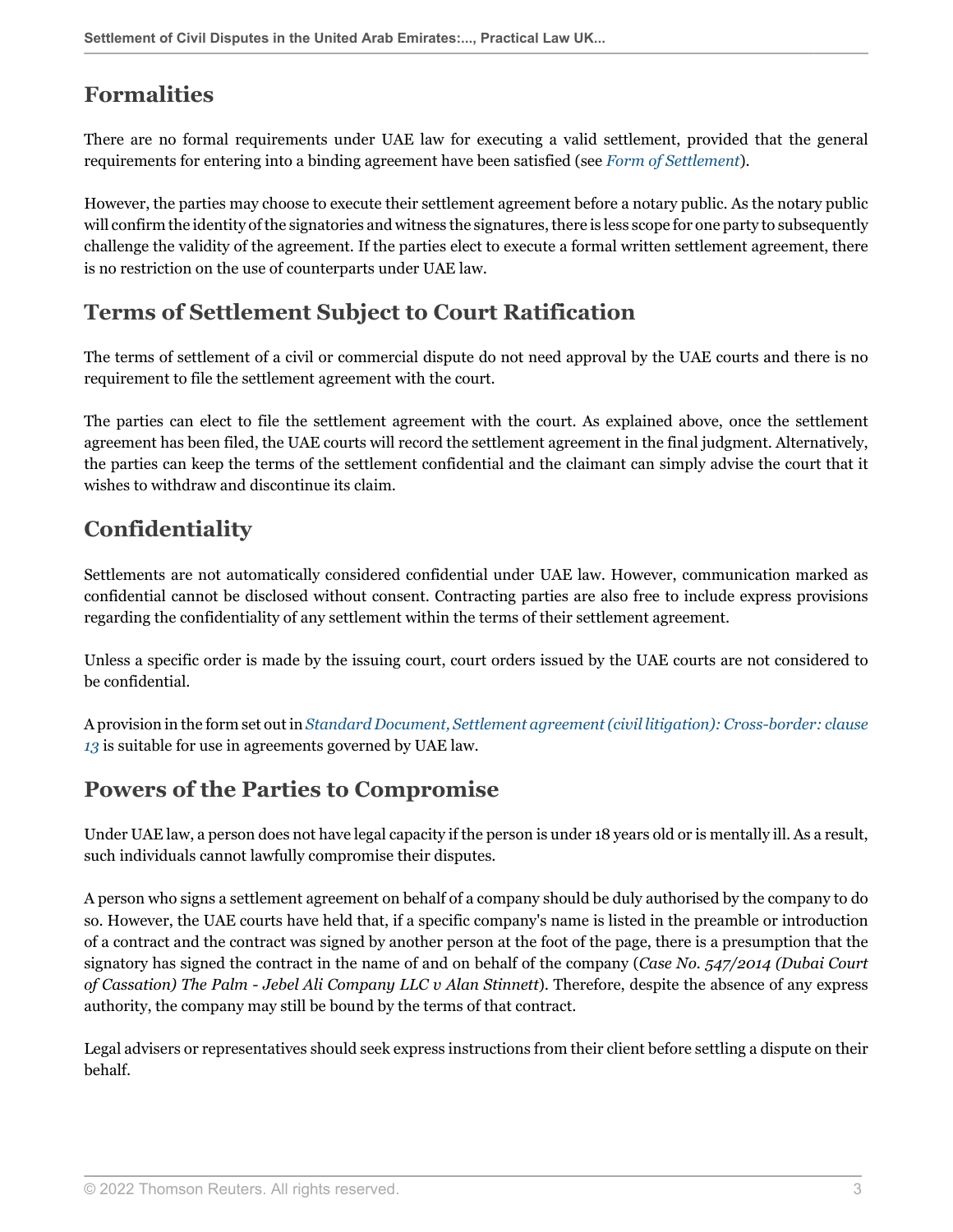## **Timing of Settlement**

There is no restriction on the timing of settlement discussions during litigation proceedings pending before the UAE courts.

There are no material advantages to entering into settlement negotiations sooner rather than later during litigation proceedings, since there is limited scope for the successful party to recover costs from the losing party in proceedings before the UAE courts, aside from limiting a party's own legal costs.

## **Without Prejudice Rule**

The concept of "without prejudice" communication is not recognised by the UAE courts. Therefore, the without prejudice rule does not apply to settlement negotiations in the UAE. Accordingly, correspondence between parties during settlement negotiations, irrespective of whether it is marked "without prejudice", can be submitted to the UAE courts and relied on if a settlement is not achieved.

However, communication marked "confidential" cannot be disclosed without consent (see *[Confidentiality](#page-2-0)*). Contracting parties are also free to include express provisions regarding the confidentiality of any settlement within the terms of their settlement agreement or a separate non-disclosure agreement.

#### **Terms of Settlement**

UAE law entitles parties to release existing and future claims that may arise out of known or existing circumstances if the contractual language is clear. A provision in the form set out in *[Standard Document, Settlement agreement](http://uk.practicallaw.thomsonreuters.com/w-005-4067?originationContext=document&vr=3.0&rs=PLUK1.0&transitionType=DocumentItem&contextData=(sc.Default)#co_anchor_a514799) [\(civil litigation\): Cross-border: clause 5](http://uk.practicallaw.thomsonreuters.com/w-005-4067?originationContext=document&vr=3.0&rs=PLUK1.0&transitionType=DocumentItem&contextData=(sc.Default)#co_anchor_a514799)* is suitable for use in settlements governed by UAE law.

However, the parties should ensure that the contractual language is tightly drafted and makes clear the extent of the intended release (that is, whether it is intended to only cover existing claims, or also future claims). If the parties do not intend to release future claims, for the avoidance of any doubt, the release should be expressly limited to existing claims (whether or not presently known) and future claims should be expressly excluded.

#### **Taxes on Settlements**

There is currently no income tax, capital gains tax or corporation tax payable on settlements involving payment of money in the UAE courts.

## **Severability**

Severability clauses similar to *[Standard Document, Settlement agreement \(civil litigation\): Cross-border: clause](http://uk.practicallaw.thomsonreuters.com/w-005-4067?originationContext=document&vr=3.0&rs=PLUK1.0&transitionType=DocumentItem&contextData=(sc.Default)#co_anchor_a620467) [11](http://uk.practicallaw.thomsonreuters.com/w-005-4067?originationContext=document&vr=3.0&rs=PLUK1.0&transitionType=DocumentItem&contextData=(sc.Default)#co_anchor_a620467)* are commonly incorporated within settlement agreements in respect of disputes before the UAE courts.

## **Third-Party Rights**

Settlement agreements should include a clause respecting third party rights similar to *[Standard Document,](http://uk.practicallaw.thomsonreuters.com/w-005-4067?originationContext=document&vr=3.0&rs=PLUK1.0&transitionType=DocumentItem&contextData=(sc.Default)#co_anchor_a466023) [Settlement agreement \(civil litigation\): Cross-border: clause 17](http://uk.practicallaw.thomsonreuters.com/w-005-4067?originationContext=document&vr=3.0&rs=PLUK1.0&transitionType=DocumentItem&contextData=(sc.Default)#co_anchor_a466023)*.

A contract cannot impose an obligation on a third party, but it can create a right (*Article 252, Civil Code*), unless there is a contrary agreement (*Article 254, Civil Code*).